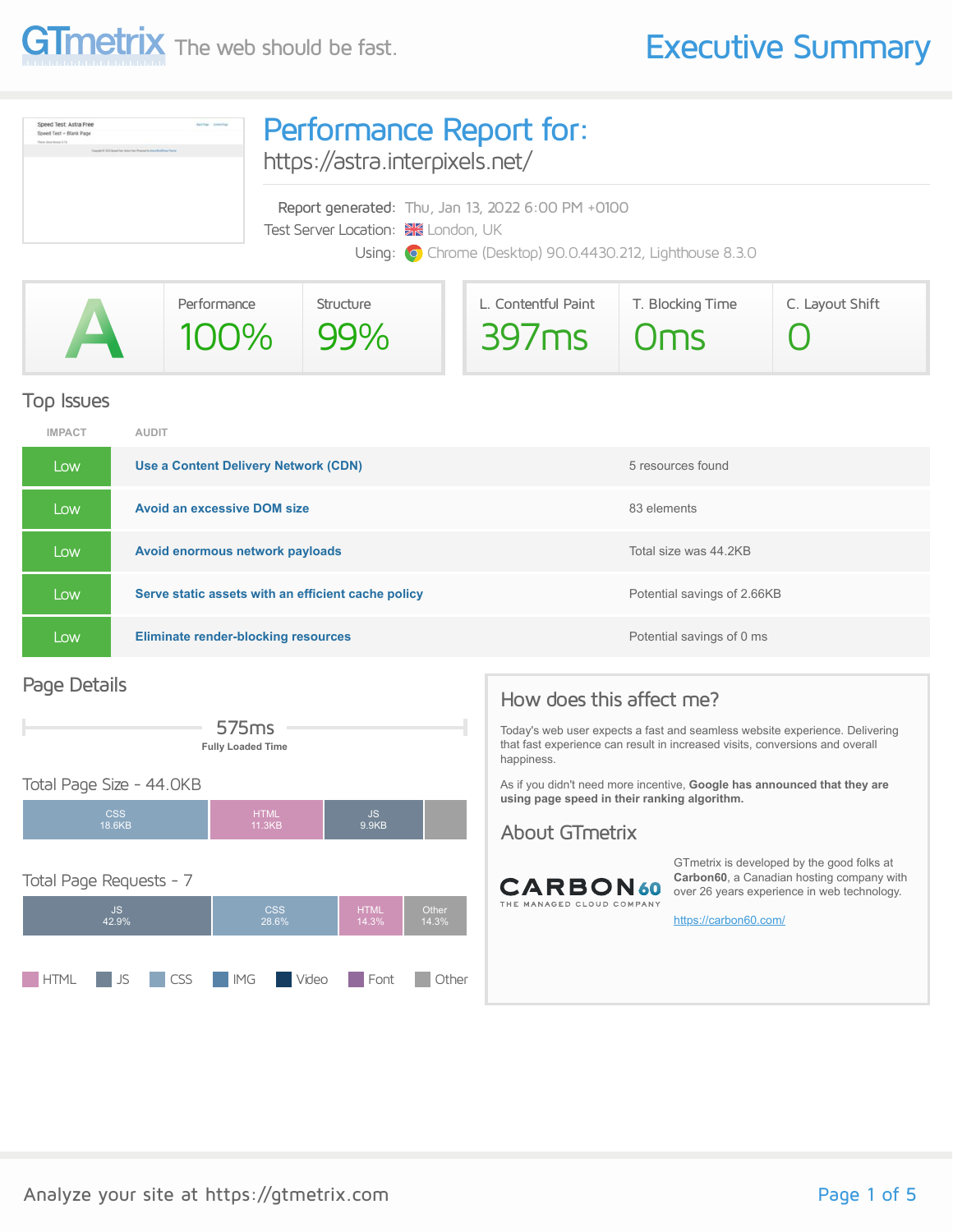

#### Page scores



#### Page metrics



#### Page sizes and request counts

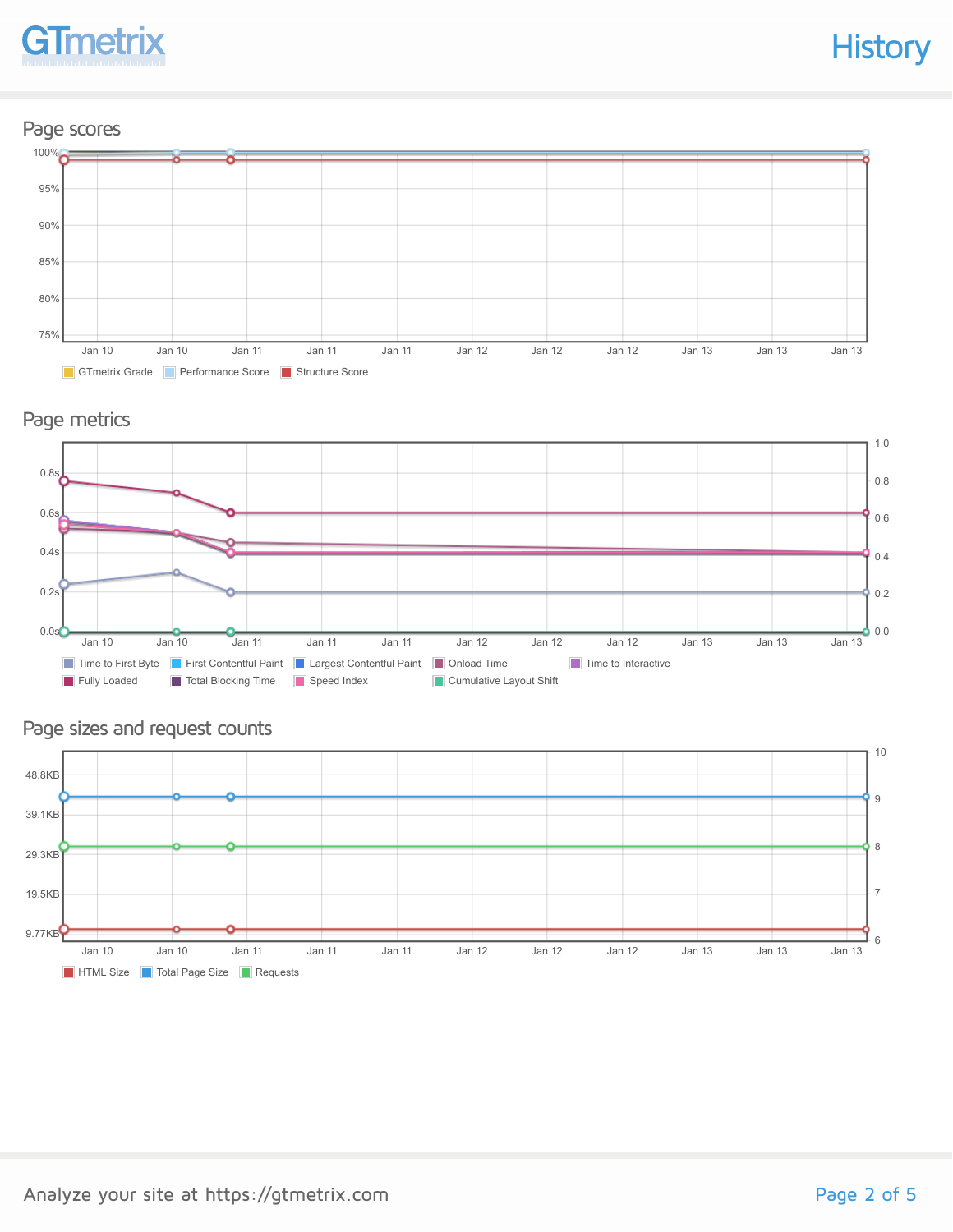# GTmetrix

The waterfall chart displays the loading behaviour of your site in your selected browser. It can be used to discover simple issues such as 404's or more complex issues such as external resources blocking page rendering.

#### **Speed Test: Astra Free – Just another WordPress site**

|                                                                   | 200 | astra.interpixels.net | 11.0KB | 227ms            |  |       |
|-------------------------------------------------------------------|-----|-----------------------|--------|------------------|--|-------|
| main.min.css?ver=3.7.6                                            | 200 | astra.interpixels.net | 8.17KB | 16 <sub>ms</sub> |  |       |
| style.min.css?ver=5.8.3                                           | 200 | astra.interpixels.net | 10.4KB | 19 <sub>ms</sub> |  |       |
| frontend.min.js?ver=3.7.6                                         | 200 | astra.interpixels.net | 3.97KB | 20 <sub>ms</sub> |  |       |
| wp-embed.min.js?ver=5.8.3                                         | 200 | astra.interpixels.net | 934B   | 21ms             |  |       |
| wp-emoji-release.min.js?ver=5.8.3                                 | 200 | astra.interpixels.net | 4.98KB | 19 <sub>ms</sub> |  |       |
| favicon.ico                                                       | 302 | astra.interpixels.net |        |                  |  | 154ms |
| w-logo-blue-white-bg.png                                          | 200 | astra.interpixels.net | 4.02KB |                  |  | 24ms  |
| 43.5KB (218KB Uncompressed)<br>8 Requests<br>575ms (Onload 390ms) |     |                       |        |                  |  |       |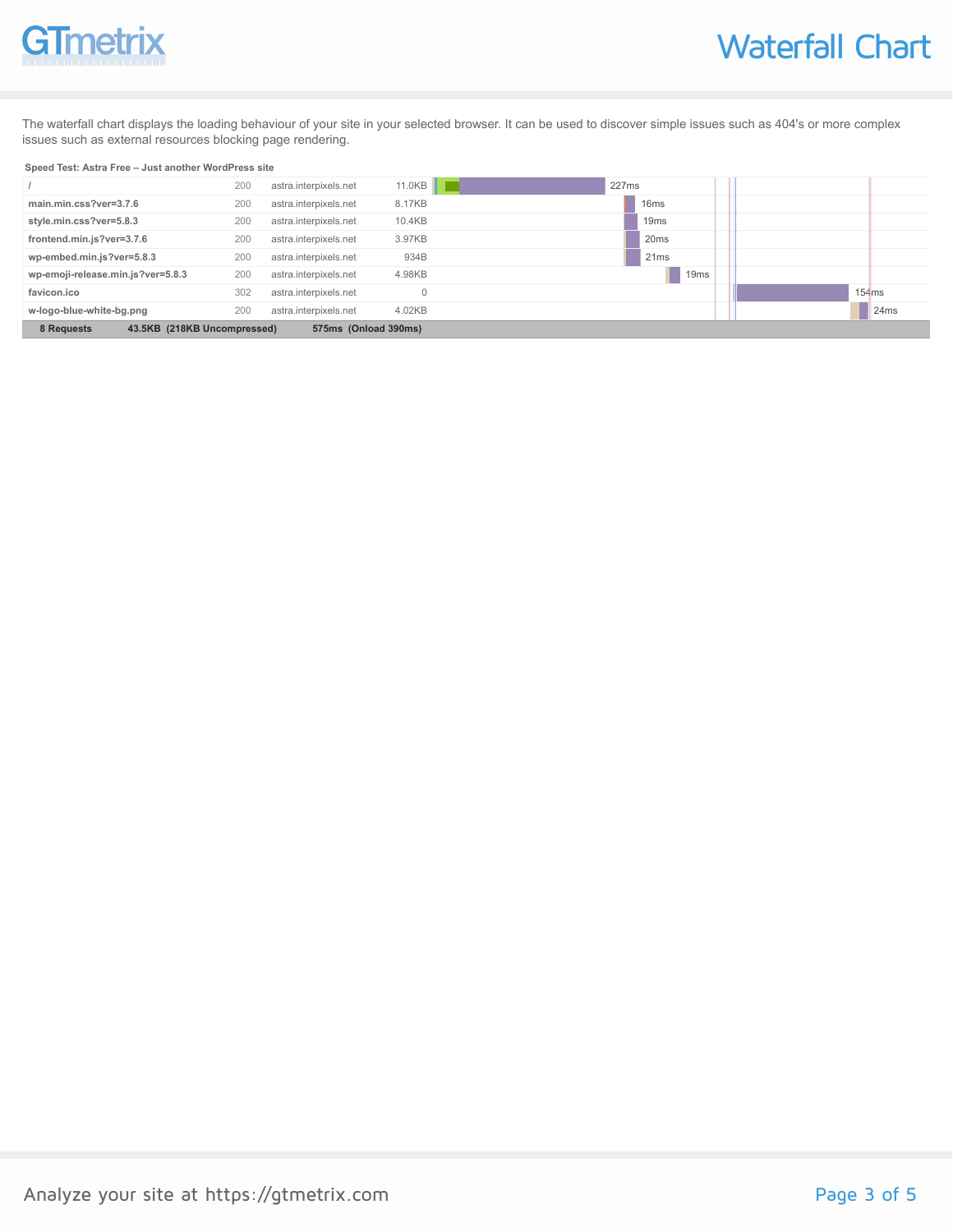

## **Performance**

| 0.1s                        | 0.1s                                                                                                    | 0.2s                                                                                                                | 0.2s                                                            | 0.3s                         | 0.3s  | 0.4s                                                                                                        | 0.5s                                                                                                         | 0.5s                                                        | 0.6s                         |
|-----------------------------|---------------------------------------------------------------------------------------------------------|---------------------------------------------------------------------------------------------------------------------|-----------------------------------------------------------------|------------------------------|-------|-------------------------------------------------------------------------------------------------------------|--------------------------------------------------------------------------------------------------------------|-------------------------------------------------------------|------------------------------|
|                             |                                                                                                         |                                                                                                                     | TTFB: 227ms<br>Redirect: 0ms<br>Connect: 36ms<br>Backend: 191ms |                              |       | Onload Time: 390ms<br>Time to Interactive: 398ms                                                            | Los Confidentes<br>Sentido de Calendario<br>First Contentful Paint: 398ms<br>Largest Contentful Paint: 398ms | Los Confusions<br>Ann an Confus<br>Fully Loaded Time: 575ms |                              |
| <b>Performance Metrics</b>  |                                                                                                         |                                                                                                                     |                                                                 |                              |       |                                                                                                             |                                                                                                              |                                                             |                              |
|                             | <b>First Contentful Paint</b>                                                                           |                                                                                                                     |                                                                 | Good - Nothing to<br>do here |       | Time to Interactive                                                                                         |                                                                                                              |                                                             | Good - Nothing to<br>do here |
|                             | your page. A good user experience is 0.9s or less.                                                      | How quickly content like text or images are painted onto                                                            |                                                                 | 397 <sub>ms</sub>            |       | How long it takes for your page to become fully<br>interactive. A good user experience is 2.5s or less.     |                                                                                                              |                                                             | 397 <sub>ms</sub>            |
| Speed Index                 |                                                                                                         |                                                                                                                     |                                                                 | Good - Nothing to<br>do here |       | <b>Total Blocking Time</b>                                                                                  |                                                                                                              |                                                             | Good - Nothing to<br>do here |
|                             | How quickly the contents of your page are visibly<br>populated. A good user experience is 1.3s or less. |                                                                                                                     |                                                                 | 388ms                        | less. | How much time is blocked by scripts during your page<br>loading process. A good user experience is 150ms or |                                                                                                              |                                                             | Oms                          |
|                             | Largest Contentful Paint                                                                                |                                                                                                                     |                                                                 | Good - Nothing to<br>do here |       | Cumulative Layout Shift                                                                                     |                                                                                                              |                                                             | Good - Nothing to<br>do here |
| experience is 1.2s or less. |                                                                                                         | How long it takes for the largest element of content (e.g.<br>a hero image) to be painted on your page. A good user |                                                                 | 397 <sub>ms</sub>            |       | How much your page's layout shifts as it loads. A good<br>user experience is a score of 0.1 or less.        |                                                                                                              |                                                             |                              |

### Browser Timings

| Redirect | <b>Oms</b> | Connect     | 36ms  | Backend      | 191ms |
|----------|------------|-------------|-------|--------------|-------|
| IFB      | 227ms      | DOM Int.    | 368ms | DOM Loaded   | 371ms |
| Onload   | 390ms      | First Paint | 398ms | Fully Loaded | 575ms |